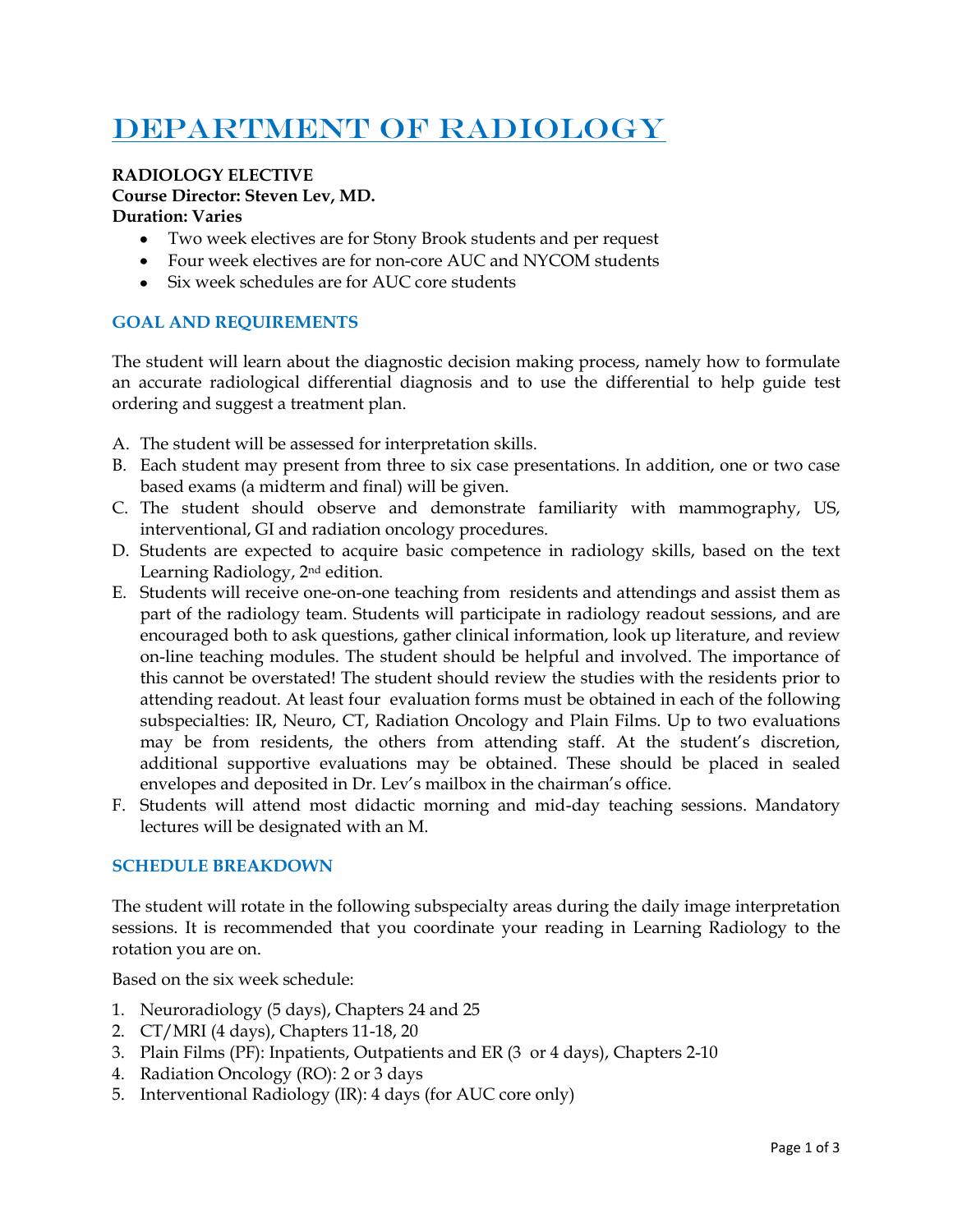The schedule is designed to give the student maximal flexibility and the opportunity to explore area of interest in greater depth. To this end, several Pot Luck days have been included.

For the four week rotation, four additional "potluck" PL days include:

- US (2 days Note that only two students can be on US on any day), Chapter 19
	- o During the US rotation, the student is also to participate in GI/GU
- GI: Chapters 14,15 and 18
- Mammo:1 day (Note that US and Mammo are mandatory)
- Student's choice: 1 day
	- o AUC non-core and NYCOM students may opt for one day IR

For the six week rotation, an additional 3 PL days are offered, giving each student a total of 3 Student Choice days. No more than one extra day is to be spent in any of the following sections: CT/MR, Neuro, Rad Onc, PF, US or Mammo. Please indicate your choices for the PL days in the gridboxes on your schedules.

#### **PROCEDURES**

- Some rotations involve procedures. You are expected to observe a minimum number of procedures in each subspecialty division. These include US (10 cases), mammo (2 cases), GI/GU (3 cases), IR (1 case) and radiation oncology.
- You will carry a personal **Procedure Log**. Each case must have the name of the patient, date, record and accession number and location of the patient. Be prepared to tell why the patient is having the study and describe the relevant findings on the exam. Please have the supervising and credentialed resident, attending or technologist sign off on each procedure you observe. Your Procedure and Case Logs will be reviewed.
- In US, divide your time between readouts and examinations. Try to observe the technologist scanning morning cases, so that later on, you will be prepared to review the findings with an attending. You are encouraged to ask the resident or attending to show you how to perform a scan. No more than one student is permitted in the patient's room at any given time.
- Remember to always accompany the attending, resident or technologist when you see a patient. Introduce yourself as a student.
- Understand the indications for a given procedure, know about possible complications, as well as risks and benefits.
- Be aware of the contraindications for MR examination and the radiation risks of CT. Know what measures can be taken to limit the radiation dose, both for plain films and CT.
- Observe the technologist perform a chest X-ray. Visit the CT suite in the ED and the MR suite.

#### **FEEDBACK**

There will be an anonymous feedback system for the students. On the last day of the rotation, Dr. Lev will have a debriefing with the students to discuss the rotation and invite suggestions for improvements. There will be the opportunity to provide verbal feedback in both directions.